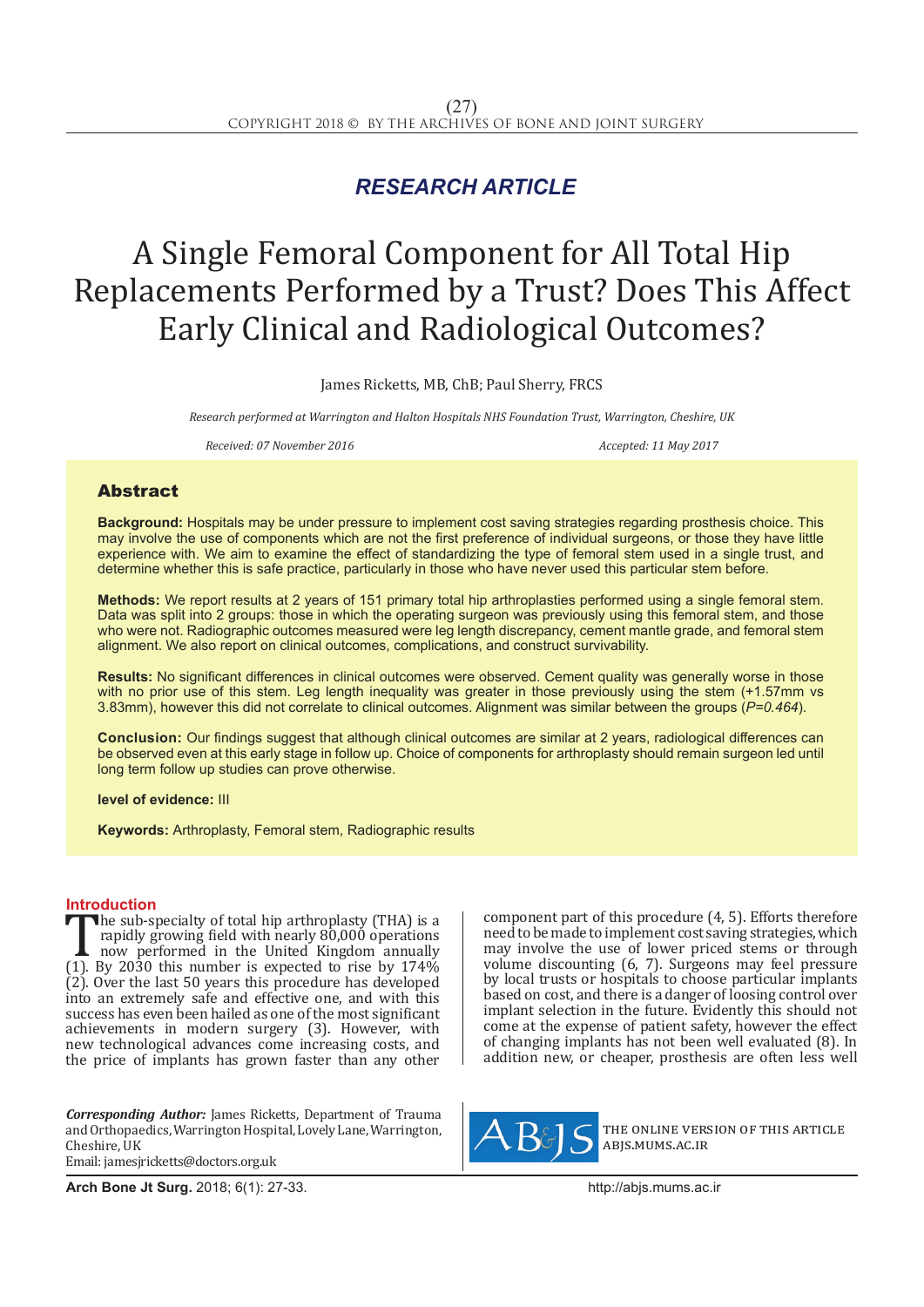evidenced. As complications such as dislocations or future revision surgery are often not initially apparent, the costbenefit analysis becomes complicated and decisions to change prosthesis but be made with this in mind (9).

Most research to date in arthroplasty has focused on the clinical outcomes of individual or grouped component parts. The effect of introducing new prostheses on individual surgeon's outcomes or those of surgeons in a unit however, has not been well studied. The operation itself is technically challenging with a component dependent learning curve, and one must be cautious when introducing new implants or applying a new technique (10, 11). Recently Peltola et al  $(2012)$  showed a higher risk of early revision when introducing a new type of endoprosthesis for total knee arthroplasty (TKA) into a hospital (12). High risk of early revision surgery in THA has also been shown to be greater in the first 15 operations with a new stem or cup in a nationwide study of 39,125 operations (13). This risk was shown to be significant (HR 1.3, CI 1.1-1.5) and a learning curve was observed with some stems being easier to implement than others. Whilst surgeon related factors undoubtedly play a role Ramdas et al (2012) found that a single prior use of certain stem components reduced the duration of THA by 25% (14-16).

To the authors' knowledge no paper to date has looked at the effect of standardizing the prosthesis used within a unit for all THA procedures performed there. Certainly the existing evidence would suggest that prior experience of a component does matter, and introducing new prostheses is not without its risks. We aim to compare the outcomes between groups of surgeons who have prior experience using a particular femoral stem and in those who are naïve to this and for whom this is not their preferred choice. We hypothesize that those who have used this prosthesis before will perform better. From the existing literature on learning curves in arthroplasty, we expect differences if any, to be most apparent in the short-term. In the current climate of cost-awareness and cost-reduction, surgeons' autonomous control of implant selection may be at risk, and we aim to evaluate the effect of this.

#### **Materials and Methods**

Data was collected retrospectively over a 1 year period, which immediately followed a change in departmental femoral prosthesis use, and included all THA procedures A SINGLE FEMORAL COMPONENT FOR ALL TOTAL HIP REPLACEMENTS PERFORMED BY A TRUST

performed during the follow up period. Before this point consultants were able to choose their preferred femoral stem, however the new constraints restricted them to the cemented, DePuy synthes C-Stem AMT (DePuy Int, Leeds UK). We identified 151 patients who underwent elective, primary THA for osteoarthritis of the hip using this stem. We excluded traumatic indications for hip surgery, revision surgery, and patients undergoing bilateral THA. 36 patients (24%) had a pre-existing contralateral prosthesis in situ, however none had previously undergone surgery to the ipsilateral hip. Surgery was performed across 2 sites (one hospital trust) by 6 experienced lower limb consultants. Two of these had more than 1 years experience using this prosthesis as their preferred stem before the departmental change. The others had previously used a mix of cemented and un-cemented femoral stems prior to the start period of this study. Post-operative outcomes were then analysed between these groups. The choice of femoral head and acetabular components used was based on individual preference of the performing surgeon and case suitability. The femoral component was implanted with a marathon XLPE cemented cup (DePuy) in 75% of cases, Elite plus Ogee cup (DePuy) in 5%, and a Pinnacle duofix cup (Corail) in 12% of cases. Cup type was not recorded in 8% of cases.

Patients' demographic and clinical data was retrieved from MEDITECH and Medicorr, computerized database systems. Radiological evaluation was performed on the Patient Archive and Communication System (PACS) and measurements were taken using the integrated measuring tools. Radiographic analysis was performed by the lead author in all cases. Pre and post-operative films were reviewed for leg length discrepancy, cement mantle quality and femoral stem alignment.

Leg length was measured as has been described in other studies (17-20). Reference points used were the inferior margin of the acetabular teardrop and a perpendicular line drawn between the most prominent point of the lesser trochanter. The distance between these measured to the nearest millimeter. This was considered clinically significant when measurable leg length was lengthened by greater than 6mm, or shortened by greater than 10mm. Although a controversial subject, this has been shown to be universally perceived beyond these ranges (21). Cement mantle quality was measured using the Barrack grading scale as originally described (22). This is shown in Figure 1. Finally femoral

| Grading | Radiographic characteristics                                         |  |  |
|---------|----------------------------------------------------------------------|--|--|
| A       | Complete filling of the medullary canal without radiolucent lines    |  |  |
|         | between cement and bone (white-out)                                  |  |  |
| в       | Radiolucent line covering up to 50% of the cement-bone interface     |  |  |
| C       | Radiolucent line covering between 50 and 99% of the cement-bone      |  |  |
|         | interface, or incomplete cement mantle                               |  |  |
| D       | Complete radiolucent line (100%) at the cement-bone interface and/or |  |  |
|         | absence of cement distally to the end of the stem                    |  |  |
|         |                                                                      |  |  |

**Figure 1. Barrack grading system of cement mantle quality.**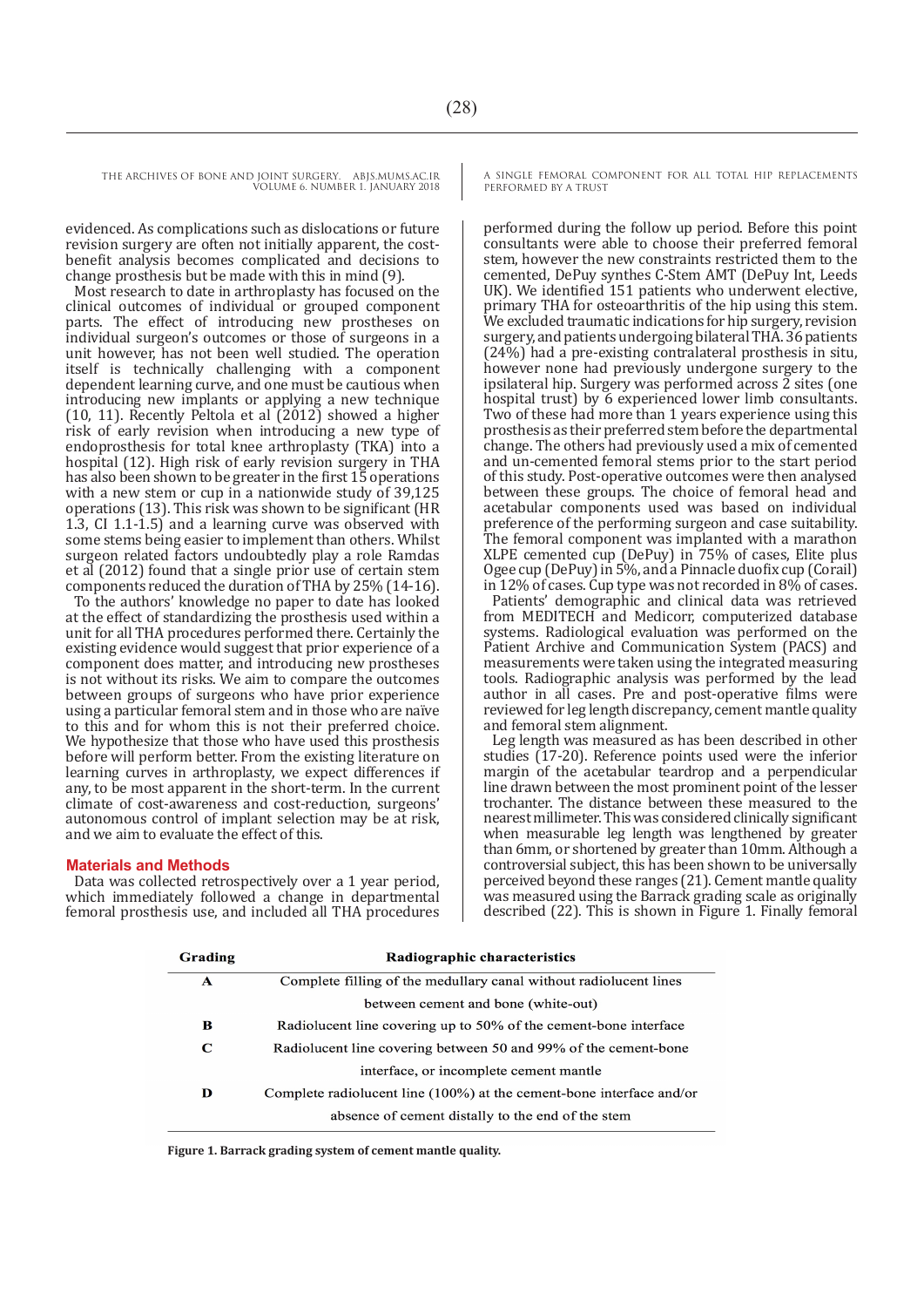stem alignment was measured. This was considered to be in excessive valgus/varus alignment at greater than 5° (4, 23).

Analysis was then performed between the two groups, one in which the operating surgeon had >1 years experience using this prosthesis, and the other group of surgeons who had no prior use of this prosthesis. Unpaired (Student's) t-tests were used on all continuous outcome variables, and the two-tail Fisher's exact test was used for nominal variables. The Kruskal-Wallis H test (an extension of the Mann-Whitney U test) was used for ordinal data. A value of *P<0.05* was considered statistically significant.

#### **Results**

Over the study period 70 cases were performed by surgeons who had not previously used this stem, and 81 by those experienced with this component. The consultant was recorded as the operating surgeon in all cases. A descriptive overview of the study population can be seen in Table 1. No significant differences were observed with morbidity, as measured by the American Society of Anesthesiologists (ASA) grade (*P=0.216*). Average postoperative length of stay was 4.7 days, and this was greater in the group previously using this prosthesis (mean 3.61 (SD 2.68) vs 5.63 (SD 5.97), *P=0.01*).

A SINGLE FEMORAL COMPONENT FOR ALL TOTAL HIP REPLACEMENTS PERFORMED BY A TRUST

At an average follow up period of 23 months (range 386-1108 days) no dislocations were observed. There were 3 mortalities, all within 6 months from surgery. The cause of one was not documented, however the other 2 patients died from unrelated, previously undiagnosed carcinomas. One surgeon who has not previously used this component experienced failure of the cement gun during surgery. This caused a small distal perforation, which was managed with partial weight bearing for 6 weeks with no further complications. Other complications can be seen in Table 2, no significant differences were observed between groups.

Assessment of cement mantle quality on post-operative radiographs was performed on all patients using the Barrack grading system as shown in Table 3. Cement quality was generally poorer in those whom were not previously using this prosthesis. Although this data did not lend itself to statistical analysis, Figure 2 shows a trend towards better cement quality (A and B grades) after 40 cumulative cases performed in those who had not previous used this femoral stem.

No significant difference in femoral alignment was observed between the two groups. 4 stems were inserted in excessive varus, and  $1$  in varus in the group experienced with this stem. 1 stem was inserted in varus

| <b>Table 1. Study demographics</b>                 |                                   |                                 |                  |  |  |
|----------------------------------------------------|-----------------------------------|---------------------------------|------------------|--|--|
| Demographic                                        | No previous experience $(n = 70)$ | $>$ 1 years experience (n = 81) | $\boldsymbol{P}$ |  |  |
| Mean age                                           | 67 (range 42-85)                  | 73 (range 48-87)                | 0.072            |  |  |
| M: F                                               | 33:37                             | 24:57                           | 0.193            |  |  |
| Mean ASA grade                                     | 2                                 | 2                               | 0.216            |  |  |
| 1                                                  | 12 (17%)                          | 6(7%)                           |                  |  |  |
| 2                                                  | 46 (66%)                          | 60 (74%)                        |                  |  |  |
| 3                                                  | 12 (17%)                          | 14 (17%)                        |                  |  |  |
| 4                                                  | $\boldsymbol{0}$                  | $1(1\%)$                        |                  |  |  |
| % Performed by consultant                          | 100%                              | 100%                            |                  |  |  |
| Number of surgeons performing<br>(number of cases) | 4(13,16,20,21)                    | 2(36, 45)                       |                  |  |  |
| Right:Left                                         | 37:33                             | 52:29                           | 0.1857           |  |  |
| Contralateral prosthesis in situ?                  | 19 (27%)                          | 17 (21%)                        | 0.4449           |  |  |

| Table 2. Post-operative complications observed in the first 12 months following surgery |                                   |                                 |       |  |  |  |
|-----------------------------------------------------------------------------------------|-----------------------------------|---------------------------------|-------|--|--|--|
| Post operative complaint                                                                | No previous experience $(n = 70)$ | $>$ 1 years experience (n = 81) | P     |  |  |  |
| Pain                                                                                    | $3(4.3\%)$                        | $3(3.8\%)$                      |       |  |  |  |
| Trochanteric bursitis                                                                   | $2(2.9\%)$                        | $\theta$                        | 0.213 |  |  |  |
| Suture abscess                                                                          | $1(1.4\%)$                        | $\theta$                        | 0.464 |  |  |  |
| Leg length discrepancy                                                                  | $2(2.9\%)$                        | $2(2.5\%)$                      | 0.633 |  |  |  |
| Superficial wound infection                                                             | $1(1.4\%)$                        | $1(1.2\%)$                      | 0.714 |  |  |  |
| Back pain                                                                               | $\Omega$                          | $1(1.2\%)$                      |       |  |  |  |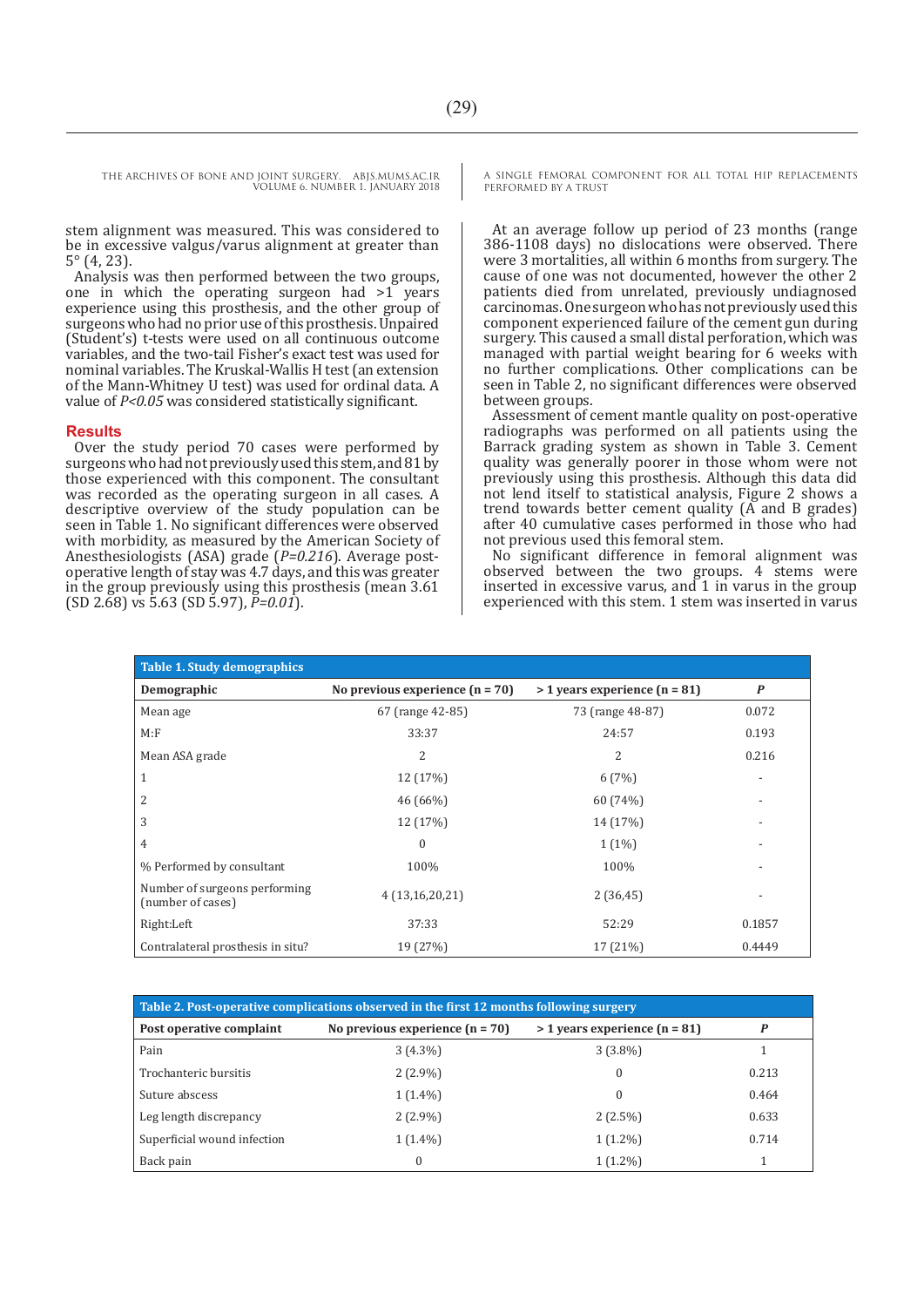A SINGLE FEMORAL COMPONENT FOR ALL TOTAL HIP REPLACEMENTS PERFORMED BY A TRUST

| Table 3. Barrack grading of cement quality on post-operative radiographs |                                      |                                       |  |  |  |  |
|--------------------------------------------------------------------------|--------------------------------------|---------------------------------------|--|--|--|--|
| <b>Barrack grading</b>                                                   | Group with no previous experience, n | Group with > 1 years prior experience |  |  |  |  |
| A                                                                        | 30 (42.9%)                           | 39 (48.1%)                            |  |  |  |  |
| B                                                                        | 31 (44.3%)                           | 34 (42.0%)                            |  |  |  |  |
|                                                                          | $8(11.4\%)$                          | $7(8.6\%)$                            |  |  |  |  |
| D                                                                        | $1(1.4\%)$                           | $1(1.2\%)$                            |  |  |  |  |



**Figure 2. Change in Barrack grade per number of cases performed in the group not previously using this femoral stem.**



**Figure 3. Leg length discrepancy per cases performed in the group not previously using this femoral stem** 

and 2 in valgus in the group not previously using this component (*P=0.464*). The incidence of this was uniform over the number of cases performed in both groups and showed no variation with time.

Mean leg length discrepancy fell between accepted ranges in both those new to and those familiar with this femoral stem (+1.57mm (range -8.6 – 12.6, SD 4.10)

and +3.83mm (range -2.8 – 13.2, SD 3.67) respectively). This was significant (*P<0.05*) and represented a mean 3.94mm and 8.53mm increase in leg length respectively when compared to pre-operative values. No cases were considered significantly shortened in either group. There was a noticeable trend towards lengthening over time in the group who had not used this stem before, see Figure 3.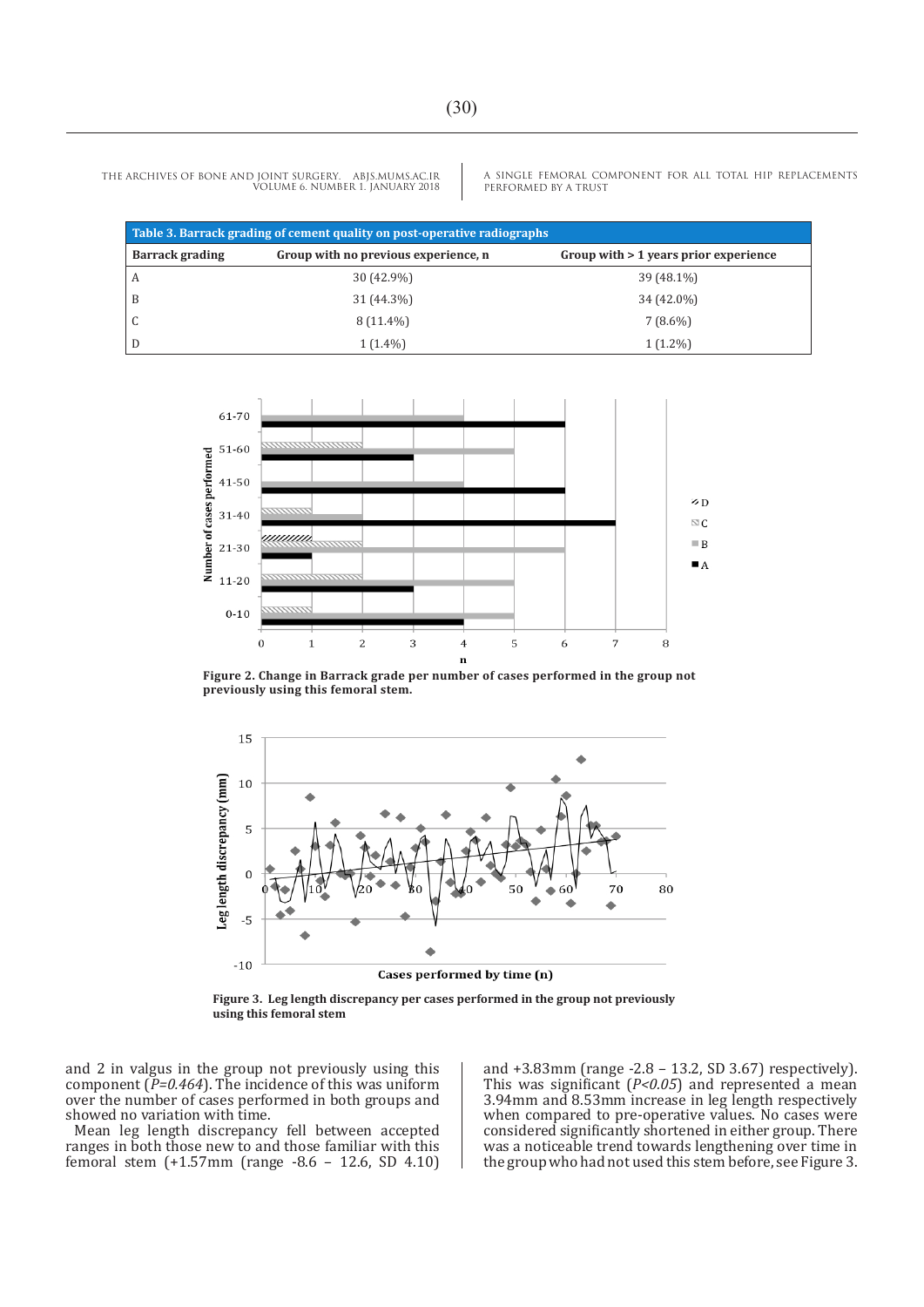It is possible that this represents a learning curve effect, however the reason for this is not clear. In this group 10 cases (14.3%) were considered to be significantly lengthened compared to 21 (26.0%) cases in those familiar with this femoral stem. The incidence of this was uniform over time in both groups and did not appear to be dependent on the number of cases performed over the first year of using this prosthesis. Regardless, there was no significant difference in patient reported leg length discrepancy between groups.

#### **Discussion**

 This study is unique in that compares the early clinical and radiological outcomes between two populations of consultants who had differing experiences using a certain component. The early clinical results of our study are satisfactory, with no significant differences in patient reported outcomes observed at 2 years. Although this might be expected when comparing two experienced groups of surgeons, differences in radiological measurements of the femoral stem were certainly observed. Furthermore, the preservation of a low complication rate may also be due to surgeon-controlled choice of acetabular component and choice of femoral head. We acknowledge that the follow up period is short, and a longer follow up period is required to fully analyse these effects.

The number of surgeons in this study is representative of a standard sized orthopaedic unit. Component survivorship was 100% at one year, and clinical outcomes were comparable between those who were experienced with this stem, and those who had never used this before. Although the follow up period of this study was short, this reflects the findings of previous studies, which report 100% stem survivorship at 12 months, and 96.9% survivorship at 99 months (95% CI 84.2-100%) when using this stem (25, 26).

Perhaps the most significant finding was poorer cement quality in those with no prior use of this stem. Although this showed a trend towards improvement over time, technical difficulties with the gun supplied with the set were experienced in one case, requiring close postoperative follow up. Events such as these highlight the importance of familiarity with particular sets of equipment, which may be as important in determining outcomes as individual surgeon skill.

There is no doubt that early radiological findings and quality of fixation are good predictors of patient reported outcomes and overall construct survivability (27, 28). Individual components have been shown to have their own learning curve and in our study this femoral stem demonstrated an observable learning curve with respect to cement grading (6). Although we did not comment on specific outcomes for individual consultants the general learning curve appears to be short. Better outcomes were seen after 30 cumulative procedures, however it is unclear if this learning curve was complete after 70 cumulative cases. This is of a similar magnitude to that reported by other studies (11, 13).

Extreme leg length discrepancy was actually found to be less in the group new to the stem. This was unexpected as broaching and subsequently inserting the stem is A SINGLE FEMORAL COMPONENT FOR ALL TOTAL HIP REPLACEMENTS PERFORMED BY A TRUST

considered the most technical part of this procedure (16). The authors were unable to explain this finding, and the mean leg length fell within acceptable limits for both groups. The perceived, or reported effect of this appears to be negligible in our study, however leg length discrepancy is a common complaint after THA and perceived in as many as 34% of cases (29, 30). Only 2% of patients complained of this in our series, and there were no differences in patientreported outcomes or dislocations between groups. Again, a trend was observed in the group new to the prosthesis, which may represent surgeons becoming more familiar with this component over time. It is possible that with stem subsidence leg length discrepancy may become more noticeable over time.

We fully acknowledge the limitations of this study. Surgeon related factors are difficult to define, and do not lend themselves readily to research despite these being widely recognized as potential confounders in this field. We did not account for this potential source of bias although we believe the sample size and number of consultants represented represents an average sized orthopaedic unit, and thus the results can be further extrapolated. Fortunately our revision rate was nil, which is in contrast to that of Peltola et al who looked at the effect of introducing a new endoprosthesis on the outcomes of TKA (12). As has previously been suggested, introduction of a new endoprosthesis may carry different risks dependent on the procedure being performed (13). TKA depends heavily on the use of implant specific instrumentation. The role of this in THA is less, which may allow for easier transfer of skills between components and may account for our more positive results.

Overall we would strongly advocate for a cautious approach when implementing policies such as this even at a local scale. Ultimately the real outcome of THA is multifactorial and does not depend on just femoral stem choice. However we have observed several differences in outcomes at an early stage, the long-term effects of which are unclear. Anatomy and the general status of the patient are important considerations for implant choice. Serious consideration should be taken when threatening the surgeons' ability to make this choice. With new technological innovations and pressure to save costs, surgeons' autonomy over component choice may be threatened and this type of policy may become increasingly frequent. This is surely therefore an area that merits further research.

The authors declare that there are no conflicting sources of interest and that the manuscript has been read and approved by all authors. The authors have no financial or personal relationship with DePuy synthes.

James Ricketts MB ChB Paul Sherry FRCS Department of Trauma and Orthopaedics, Warrington Hospital, Lovely Lane, Warrington, Cheshire, UK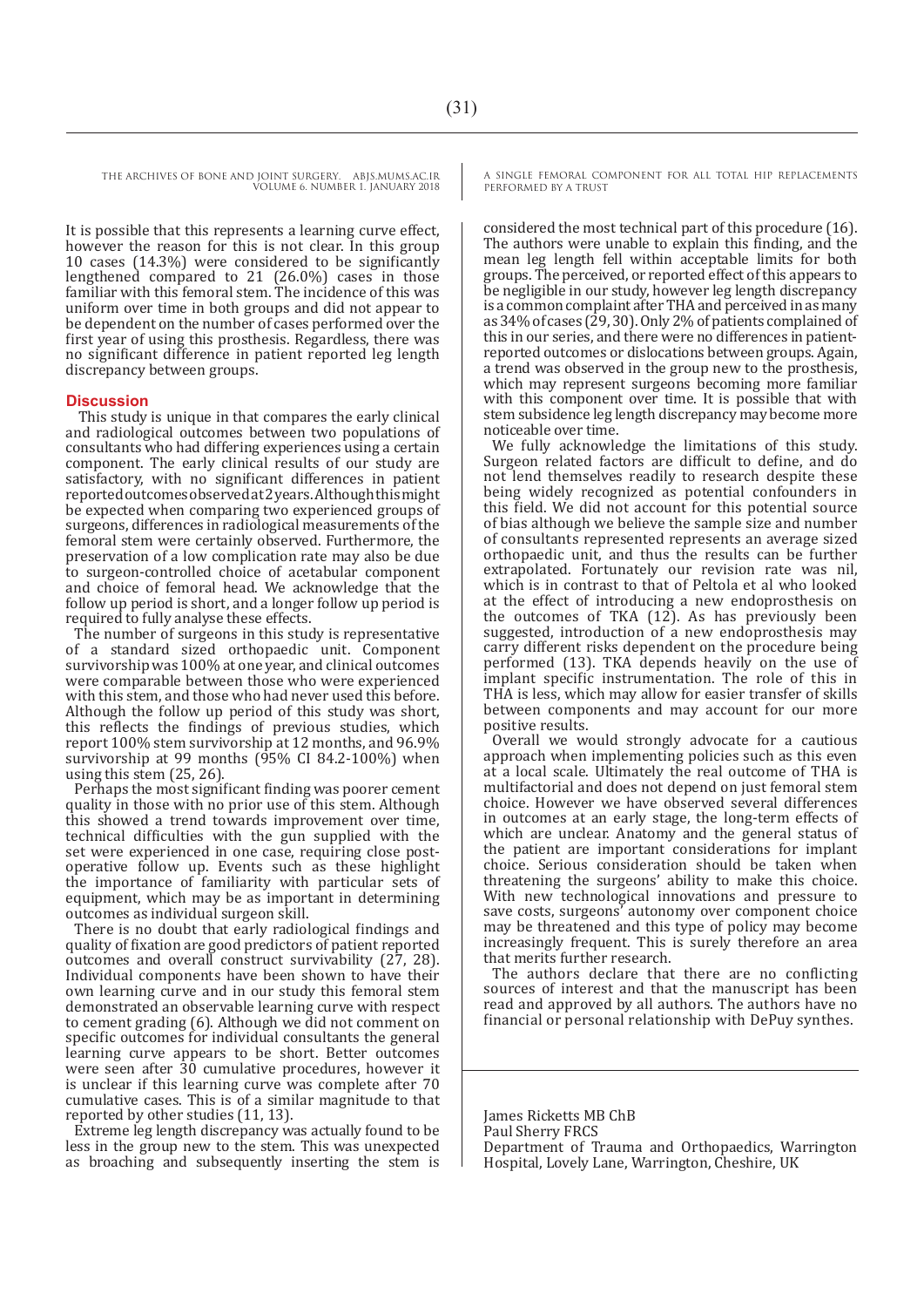A SINGLE FEMORAL COMPONENT FOR ALL TOTAL HIP REPLACEMENTS PERFORMED BY A TRUST

#### **References**

- 1. Kandala NB, Connock M, Pulikottil-Jacob R, Sutcliffe P, Crowther MJ, Grove A, et al. Setting benchmark revision rates for total hip replacement: analysis of registry evidence. BMJ. 2015; 350:h756-81.
- 2. Kurtz S, Ong K, Lau E, Mowat F, Halpern M. Projections of primary and revision hip and knee arthroplasty in the United States from 2005-2030. J Bone J Surg Am. 2007; 89(4):780-5.
- 3. Learmonth ID, Young C, Rorabeck C. The operation of the century: total hip replacement. Lancet 2007; 370(9597):1508-19.
- 4. Barber TC, Healy WL. The hospital cost of total hip arthroplasty. A comparison between 1981 and 1990. J Bone Joint Surg Am. 1993; 75(3):321-5.
- 5. Healy WL, Iorio R, Richards JA, Lucchesi C. Opportunities for control of hospital costs for total joint arthroplasty after initial cost containment. J Arthroplasty. 1998; 13(5):504-7.
- 6. Levine DB, Cole BJ, Rodeo SA. Cost awareness and cost containment at the Hospital for Special Surgery. Strategies and total hip replacement cost centers. Clin Orthop Relat Res. 1995; 311:117-24.
- 7. Zuckerman JD, Kummer FJ, Frankel VH. The effectiveness of a hospital-based strategy to reduce the cost of total joint implants. J Bone Joint Surg Am. 1994; 76(6):807-11.
- 8. Healy WL: The cost of primary and revision total hip arthroplasty: a dilemma for surgeons and hospitals. In: Galante JO, Rosenberg AG, Callaghan JJ, editors. Total hip revision surgery. New York: Raven Press; 1995.
- 9. Duwelius PJ, Parvizi J, Matsen Ko L. New technology: safety, efficacy, and learning curves. Clin Orthop Relat Res. 2014; 472(4):1080-5.
- 10.Salai M, Mintz Y, Giveon U, Chechik A, Horoszowski H. The "learning curve" of total hip arthroplasty. Acta Orthop Trauma Surg. 1997; 116(6-7):420-2.
- 11.Flamme CH, Stukenborg-Colsman C, Wirth CJ. Evaluation of the learning curves associated with uncemented primary total hip arthroplasty depending on the experience of. the surgeon Hip Int. 2006; 16(3):191-7.
- 12.Peltola M, Malmivaara A, Paavola M. Introducing a knee endoprosthesis model increases risk of early revision surgery. Clin Orthop Relat Res.2012; 470(6):1711-7.
- 13.Peltola M, Malmivaara A, Paavola M. Hip prosthesis introduction and early revision risk. A nationwide population-base study covering 39,125 operations. Acta Orthop. 2013; 84(1):25-31.
- 14.Ravi B, Jenkinson R, Austin PC, Croxford R, Wasserstein D, Escott B, et al. Relationship between surgeon volume and risk of complications after total hip arthroplasty: propensity score matched cohort study. BMJ 2014; 348:g3284.
- 15.Johnson AJ, Costa CR, Naziri Q, Mont MA. Is there a new learning curve with transition to a new resurfacing system? Bull NYU Hosp JT Dis. 2011; 69(1):S16-9.
- 16.Ramdas K, Saleh K, Stern S, Liu H. New joints more hip? Learning in the use of new components. London: Working Paper, London Business School; 2012.
- 17.McBride TJ, Prakash D. How to read a postoperative total hip replacement radiograph. Postgrad Med J. 2011; 87(1024):101-9.
- 18.Manaster BJ. From the RSNA refresher courses. Total hip arthroplasty: radiographic evaluation. Radiographics. 1996; 16(3): 645-60.
- 19.Pluot E, Davis ET, Revell M, Davis AM, James SL. Hip arthroplasty. Part 2: normal and abnormal radiographic findings. Clin Radiol. 2009; 64(10): 961-71.
- 20.Roberts CC, Chew FS. Radiographic imaging of hip replacement hardware. Sem Roentgenol. 2005; 40(3): 320-32.
- 21.Sarangi PP, Bannister GC. Leg length discrepancy after total hip replacement. Hip Int. 1997; 7:121-4.
- 22.Barrack RL, Mulroy RD Jr, Harris WH. Improved cementing techniques and femoral component loosening in young patients with hip arthroplasty. A 12 year radiographic review. J Bone Joint Surg Br. 1992; 74(3):385-9.
- 23.de Beer J, McKenzie S, Hubmann M, Petruccelli D, Winemaker M. Influence of cementless femoral stems inserted in varus on functional outcome in primary total hip arthroplasty. Can J Surg. 2006; 49(6):407-11.
- 24.Khalily C, Lester DK. Results of a tapered cementless femoral stem implanted in varus. J Arthroplasty. 2002; 17(4):463-6.
- 25.Spitzer AI, Waltuch I, Goodmanson P, Habelow B, Suthers K. Triple tapered polished collarless cemented stem: early experience with an ehhanced extramedullary design. Orthop Proc. 2008; 90(Suppl III):508.
- 26.Berstock JR, Whitehouse MR, Piper DC, Eastaugh-Waring SJ, Bloom AW. A 5-8 year retrospective follow up of the C-stem AMT femoral component. Patient reported outcomes and survivorship analysis. J Arthroplasty. 2014; 29(9):1753-7.
- 27.Pellicci PM, Salvati EA, Robinson HJ. Mechanical failures in total hip replacement requiring reoperation. J Bone Joint Surg Am. 1979; 61(1):28-36.
- 28.Kobayashi S, Eftekhar NS, Terayama K. Predisposing factors in fixation failure of femoral prostheses following primary Charnley low friction arthroplasty: a 10-20 year follow up study. Clin Orthop Relat Res. 1994; 306:72-83.
- 29.Konyves A, Bannister GC. The importance of leg length